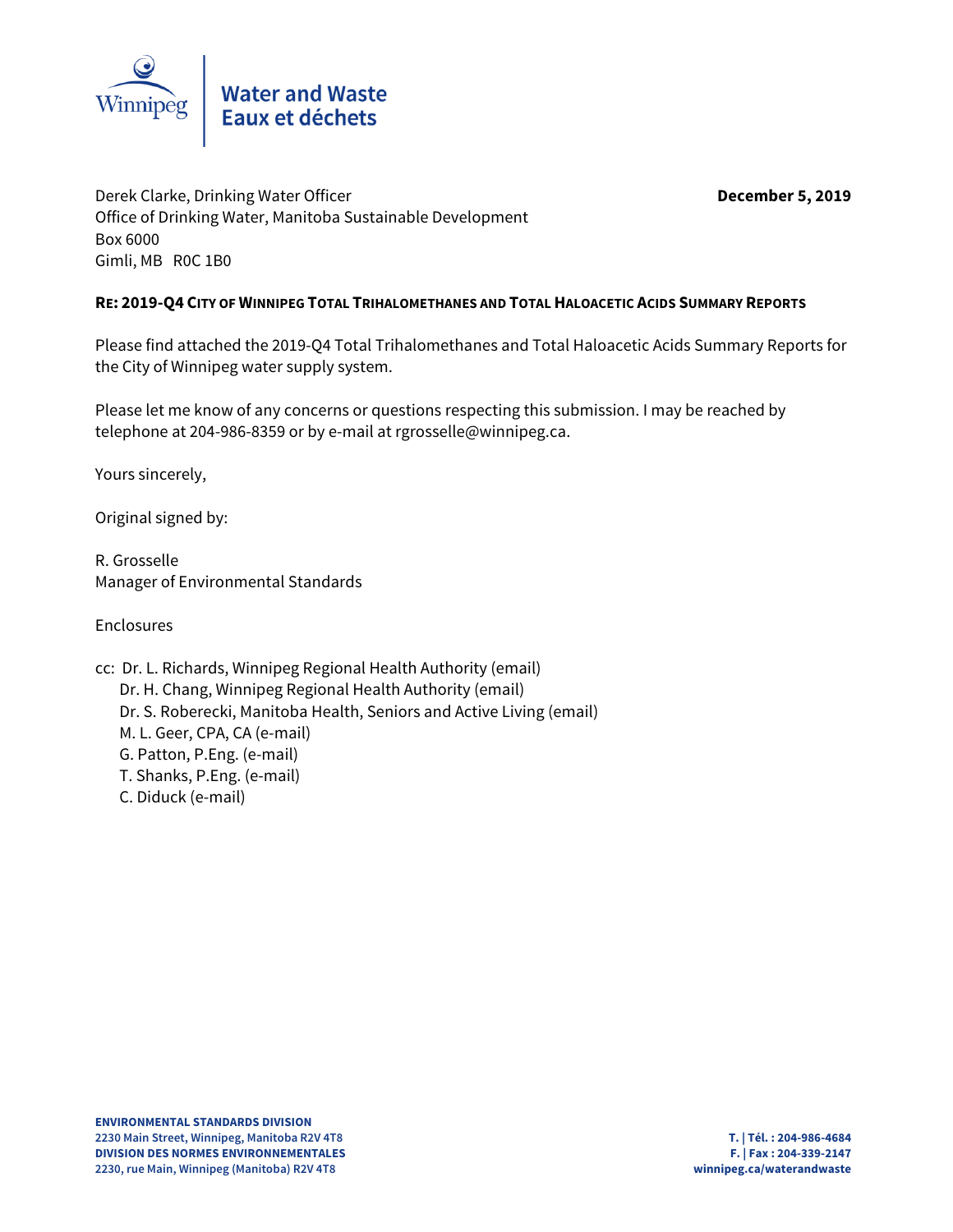

# **Environmental Standards Division**

## **Total Trihalomethanes Summary Report**

## **Reporting Period: Quarter 4 2019**

#### **License: PWS-09-412-01**

|                            | DISTRIBUTION SYSTEM THM RESULTS (ug/L) |       |       |       |              |       |
|----------------------------|----------------------------------------|-------|-------|-------|--------------|-------|
| <b>ISAMPLE DATE</b>        | $WC-12$                                | WC-06 | NW-05 | NE-09 | <b>SE-07</b> | SW-08 |
| Monday, February 4, 2019   | 35.1                                   | 39.8  | 39.2  | 37.4  | 38.0         | 41.0  |
| Monday, May 6, 2019        | 19.8                                   | 20.7  | 21.7  | 19.9  | 16.4         | 20.9  |
| Tuesday, August 6, 2019    | 64.0                                   | 59.5  | 49.3  | 51.4  | 46.7         | 58.6  |
| Monday, November 4, 2019   | 31.1                                   | 30.4  | 30.6  | 34.6  | 30.1         | 32.5  |
| <b>RUNNING AVERAGE THM</b> | 37.5                                   | 37.6  | 35.2  | 35.8  | 32.8         | 38.3  |

### **COMMENTS:**

## Methodology

Modified from EPA Method 5021A, "Volatile Organic Compounds in Various Sample Matrices Using Equilibrium Headspace Analysis", Revision 2, July 2014 and EPA Method 8260B, "Volatile Organic Compounds by Gas Chromatography/Mass Spectrometry (GC/MS)", Revision 3, August 2006.

| Compiled by:   | A. Gordon        |
|----------------|------------------|
| Approved by:   | C.Diduck         |
| Date Compiled: | December 4, 2019 |